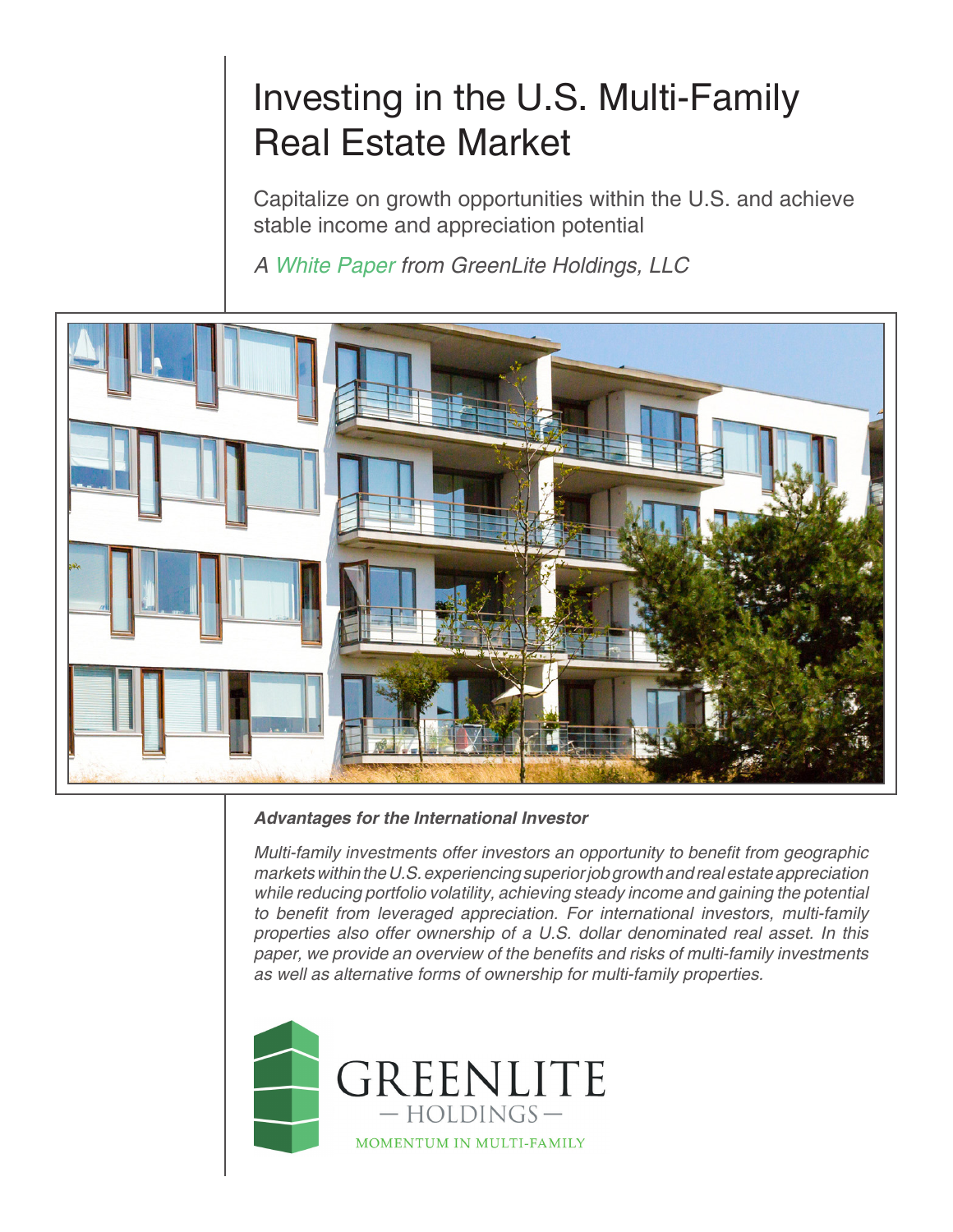# **CAPITALIZING ON THE STRENGTH OF REGIONAL ECONOMIES IN THE U.S. THROUGH INVESTMENTS IN MULTI-FAMILY HOUSING**

*Investing in U.S. real estate offers international investors a number of potential*  advantages, including participating in the rising U.S. dollar.

U.S. real estate investments have always attracted international investors. The size and diversity of the U.S. market, its liquidity and political stability, all contribute to the perception of U.S. real estate as a long-term, safe haven.

Commercial real estate markets throughout much of the U.S. are currently on an upswing relative to occupancy, rents and valuations, and the economy is displaying better growth momentum than Europe, Canada and other developed countries. While still relatively unspectacular by historical standards, the U.S.'s solid growth, stable political and legal system, and availability of long-term, fixedrate real estate financing play a key role in the attractiveness of the market to foreign investors.

A strengthening U.S. dollar during the investment period could allow foreign investors to move back into their home country currency at a more favorable (profitable) rate. This would increase the potential return from investments in U.S. denominated assets. With the Federal Reserve indicating interest rates will begin to increase in 2015, it is anticipated that the U.S. dollar will continue to strengthen relative to major currencies. Another positive for the U.S. dollar is the increase in domestic petroleum production and the corresponding drop in the U.S. trade deficit.

Popular real estate investment choices include trophy properties, commercial office complexes and retail properties. **But the real estate class often overlooked by international investors may well be the most advantageous – multi-family residential properties.** 

*"Research from the National Council of Real Estate Investment Fiduciaries shows that unleveraged average returns from multi-family*  **housing units have outpaced those of office buildings in four of the past five years — at times by more than 600 basis points."***<sup>1</sup>*

Multi-family properties have outpaced office and retail properties due to consistent demand, independent of economic trends. During periods of economic growth, household formations increase as more people are able to move into rental housing; in weak economies, people turn to rental housing for cost savings. Lower-priced, short-term leases give multi-family housing managers the flexibility to quickly adjust pricing to manage vacancy rates and minimize volatility. Another strength is widespread geographic distribution of multi-family complexes, allowing investors to target geographic markets with rapid employment growth.

**1 "The Case for Investing in Multifamily Housing, by Sean Burton,** *Institutional Investor Magazine,*  **May 27, 2015. "**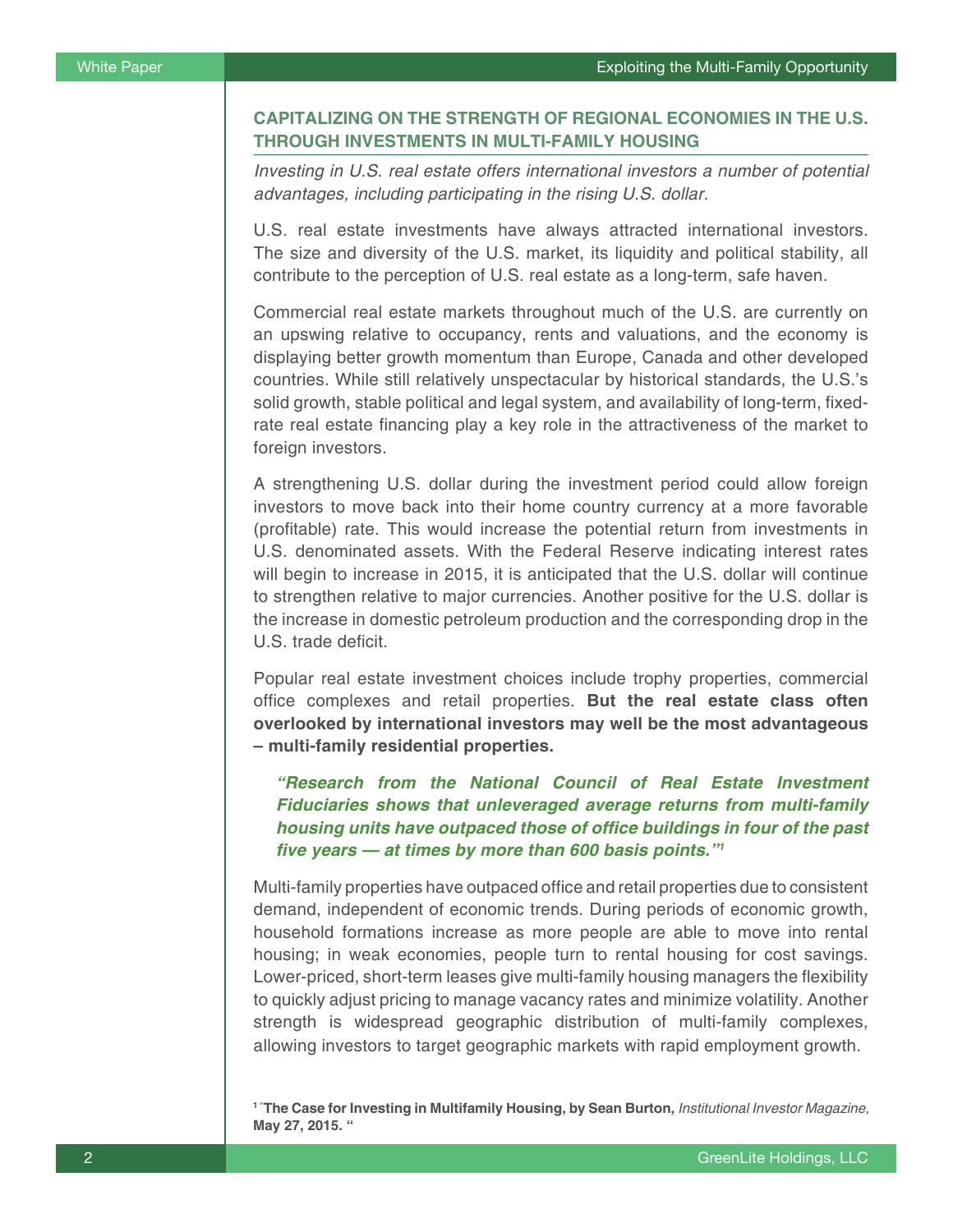

#### Marcus & Millichap Fall 2014 Special Research Capital Markets Report

Graphics and data from the Marcus & Millichap Fall 2014 Special Research Capital Markets Report illustrate the lower vacancy rates and positive price trends for multi-family properties in the recent economic recovery.

Multi-family was the first sector to fully recover from real estate losses in the Great Recession. On the national level, by 2013 U.S. multi-family values had fully recovered, according to Real Capital Analytics (RCA). Office, retail and hotel sectors were still below the pre-recession peak at the start of 2015. While retail, travel and business may falter in difficult economic conditions, the need for housing remains relatively constant.

#### **Outlook for the U.S. Multi-Family Market**

**"The (U.S.) apartment market had one of its strongest years for effective rent growth in 2014 with a 4.5% increase even as new supply continued climbing. Despite an expected peak in deliveries this year, solid rent growth of 3.6% is forecast for 2015. Strong apartment demand will continue into 2015 as the economy continues to generate more higher-paying jobs, wages start climbing and consumer confidence rises. In addition, demographic trends that are generating more apartment demand from millennials, empty nester baby boomers, and lifestyle or "renters-by-choice" will continue."***<sup>2</sup>*

**Several factors are expected to continue to drive the demand for multi-family housing:** The recent U.S. recession limited capital for new projects at the same time that former homeowners flooded the rental market, leading to a reduction in supply and historically low vacancies in both Class A and Class B/C multi-family properties. With capital for new projects more readily available, new rental supply is coming on the market, but not at a rate expected to absorb the current demand.

**<sup>2</sup>**Axiometrics 2015 U.S. Economy and Apartment Outlook, page 2.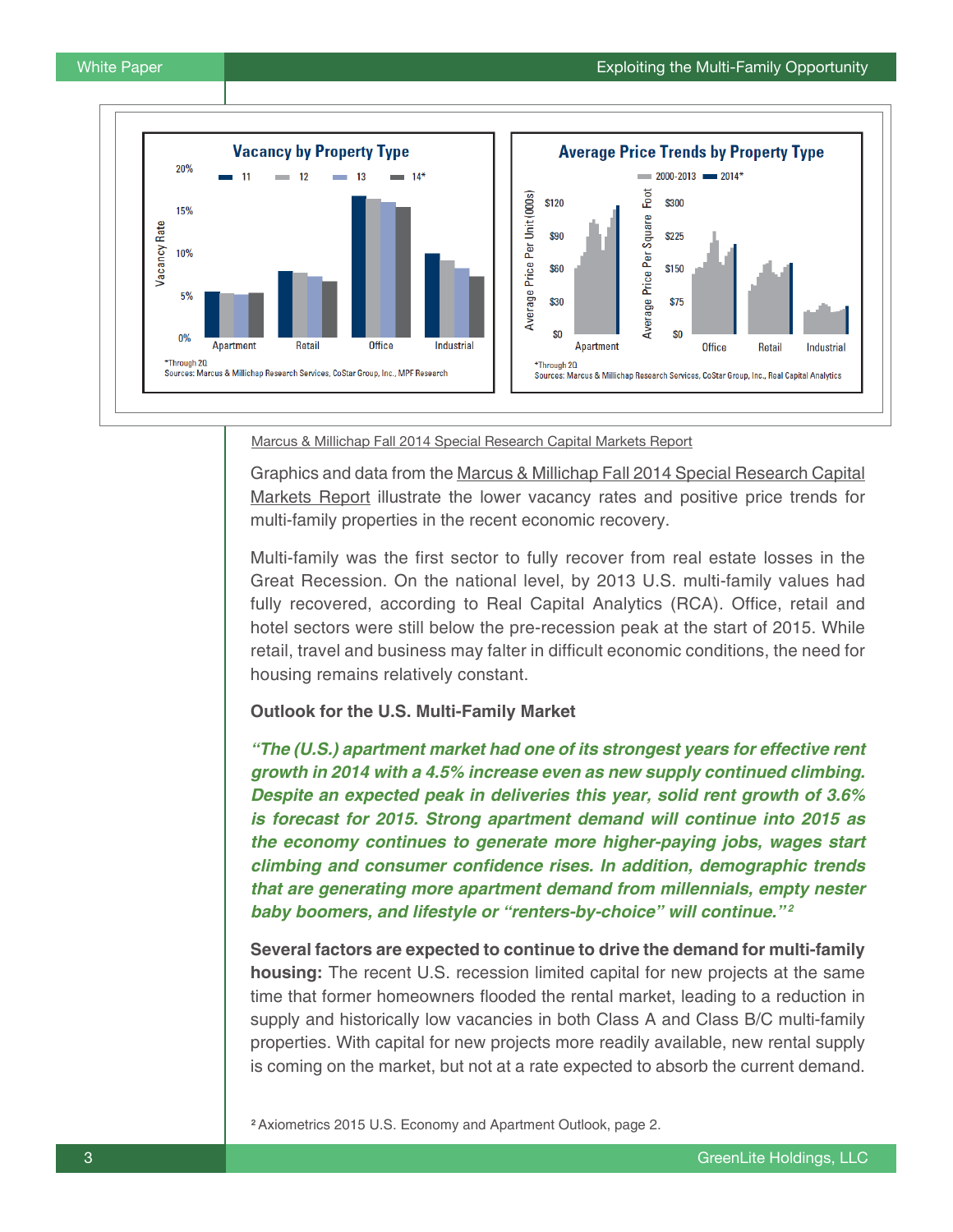**Demographics** will also play an important role. The 85 million 20- to 34-year-olds that make up Generation Y are entering the workforce and beginning household formation. This age group appears to prefer renting (57% of those under the age of 34 rent apartments), seeking properties close to work, shopping and entertainment. Solo households, consisting of one adult, are increasing with a marked preference for rental housing. The aging baby boomers and growing senior population are also contributing to the demand for rental housing.



U.S. Census Bureau 2014 National Population Projections

**Strong regional economies** are driving demand for rental housing in Southwest states such as Texas, Arizona, and more recently Nevada. Five of the U.S. fastest growing cities, are located in Texas - Houston, Austin, Dallas, Fort Worth and San Antonio. These and other emerging markets are experiencing strong employment growth compared to other U.S. markets.

**Lower rates of home ownership,** resulting in part from tighter lending requirements and a reduced supply of new homes due to the residential construction slowdown that developed during the recession, will continue to drive rental demand for the foreseeable future.

# **UNDERSTANDING THE MULTI-FAMILY OPPORTUNITY**

**A multi-family development** is a building or collection of buildings designed to house several different families in separate housing units. The most common type of multi-family housing is an apartment building. Duplexes, quadruplexes, and townhomes also qualify as multifamily housing. Multi-family developments typically benefit from economies of scale in several aspects, reaching their highest yields when properties exceed 100 units. Historically, apartment construction costs have averaged 30% less per square foot per unit than comparable single family homes. Economies of scale also affect the ongoing operation of a multi-family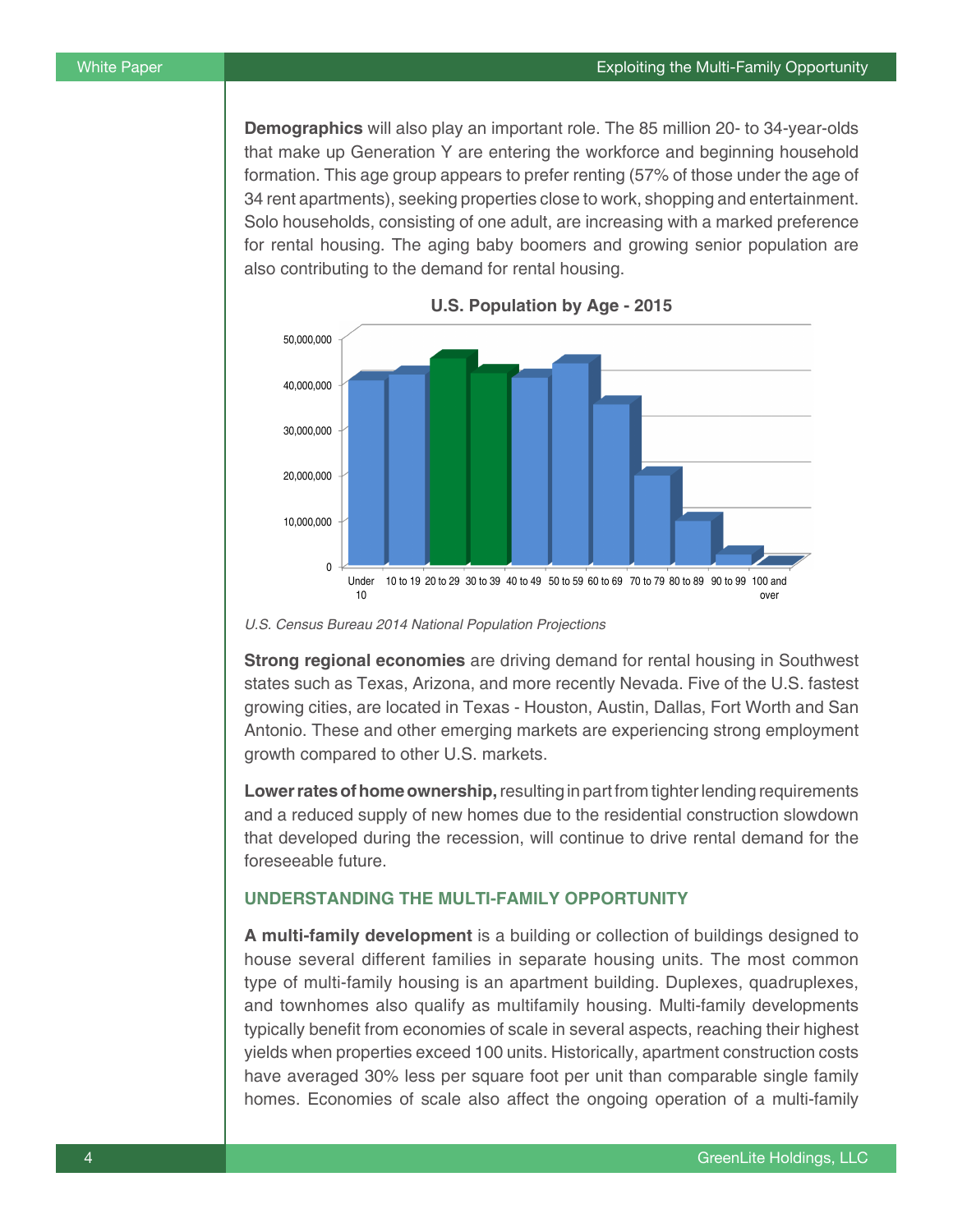complex. Grouping multiple units in one location lowers the expense per unit for:

- ◆ Management **Decurity**
- 
- $\blacklozenge$  Maintenance, repairs and upkeep  $\Box$  Capital expenditures
- ◆ Finishes and fixtures **Taxes**
- $\blacktriangleright$  Financing costs
- 
- 

Multiple units amplify the effect of increasing rent rates and offset the financial impact of vacancies when additional units continue to generate income to cover operating costs and provide cash flow. A \$25 per month rent increase for a 250 unit property will increase annual rental income by up to \$75,000, which in turn drives higher property valuations. Operators also tend to find it more cost-efficient to attract new tenants when offering multiple units and common amenities.

In its white paper **"Exploiting the Multi-Family Investment Opportunity,"** GreenLite Holdings expands on the classification of multi-family properties as A, B or C properties and the different levels of risk and reward presented by each.

Among the benefits of multi-family ownership is the owner's ability to directly impact the value of the property through physical improvements, increased rents, greater operating efficiencies, reduced vacancies, etc. Properties with value-add opportunities can force appreciation. Real estate prices are also far less volatile than equities and are valued primarily on the basis of net operating income. A property well managed and fully leased that provides stable cash flow is not going to see a rapid, much less daily, change in value.

Multi-family properties, with their ability to increase rents on an annual basis, maintaining capitalization rates and property values, provide an important hedge against inflation for investors.

## **Tax Considerations Impact International Investors**

There are a number of tax benefits from the ownership of real estate; however, the Foreign Investment in Real Property Tax Act of 1980 makes it essential that international investors structure real estate ownership carefully to avoid mandatory tax withholding on gross income produced by rental properties and the gross sales price. To avoid mandatory withholdings, experienced tax counsel is advised.

International investors can benefit from deductions available to U.S. investors, including depreciation, by electing to have passive rental income taxed as if it were "effectively connected with a U.S. trade or business." Making rental income effectively connected with a U.S. trade or business requires a declaration to that intent attached to a timely filed U.S. income tax return (1040-NR). To file a return, the investor must obtain an Individual Taxpayer Identification Number (ITIN) from the IRS. Once made, the election is permanent and will apply for all future years, provided tax returns are filed annually on time. U.S. tax regulations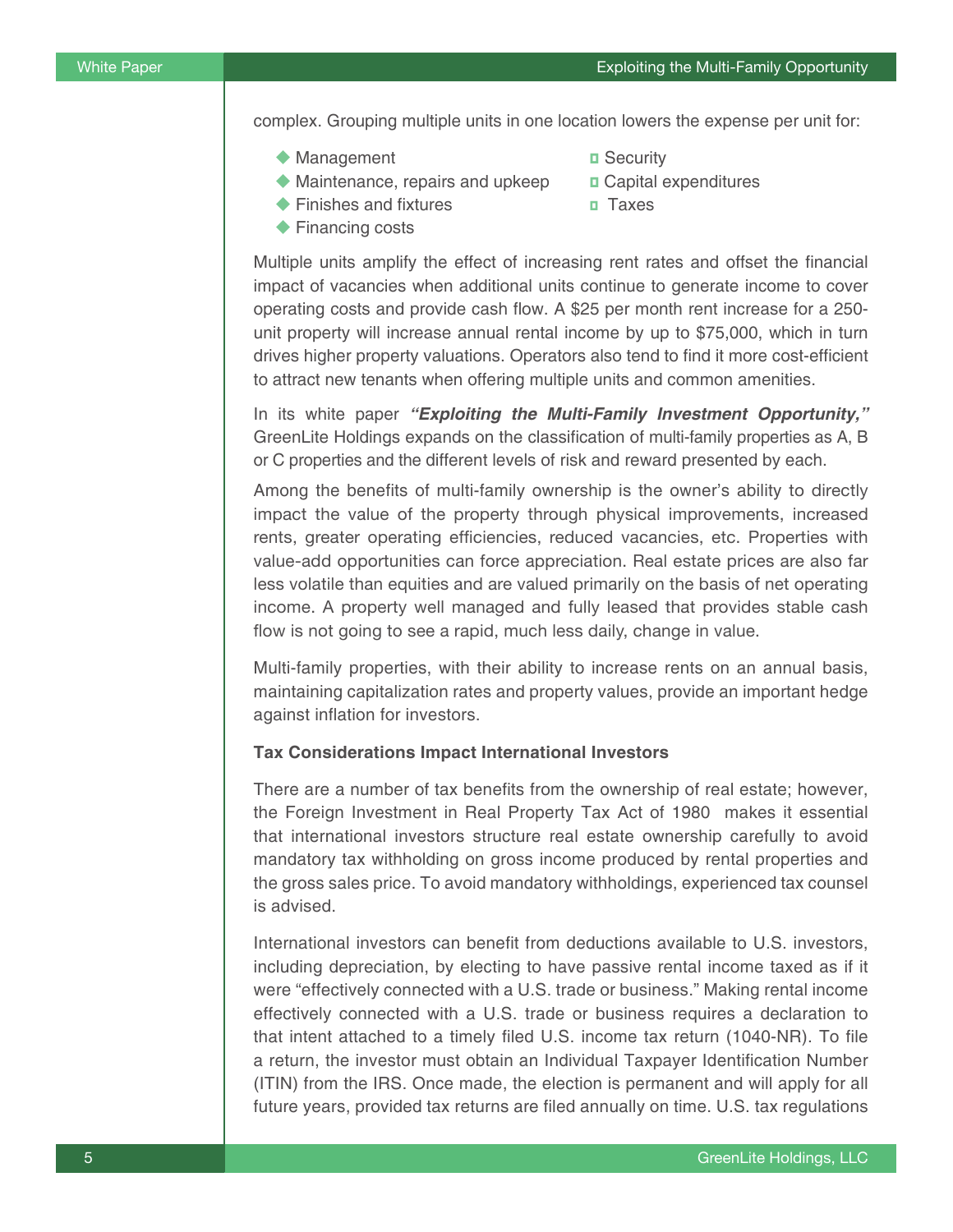provide that if a tax return of a foreign national is not filed within 18 months of the original due date, the IRS will disallow all deductible expenses.

## **EMERGING MARKETS IMPACT ON MULTI-FAMILY HOUSING**

The health of the multi-family market is directly related to employment opportunities and demographics, and their impact on the demand for rental housing. Areas experiencing the greatest growth in multi-family housing demand tend to be those GreenLite Holdings categorizes as Emerging Markets.

The impact of emerging markets on the demand for housing is illustrated in the following case study from the Midland Odessa area of Texas.

#### **Emerging Market Case Study: Midland-Odessa**

In 2011, drilling started exploding in the Eagle Ford Shale. Four years later, oil and condensate production continues to exceed expectations and the field has attracted more capital investments than any shale field in the United States. In the process, Eagle Ford Shale has generated 160,000 new jobs in the past six years and more than \$87 billion in economic output for Texas in 2013. Rents in the Midland-Odessa area soared with the demand for housing. Some 1,172 units were delivered in the area during 2012 and 2013, with another 1,453 units expected to come on line by the end of 2014, reflecting an 8.2% growth in inventory.

Shared characteristics of top performing markets for multi-family investments include markets with barriers to entry, sub-5% vacancy, above-average job prospects and rent growth, and households with the highest propensity to rent. Emerging demand is created in markets where the growing young adult populations and strong job gains drive rental demand. These markets include 2015 Marcus & Millichap #1 ranked Las Vegas, Nevada and #5 - Phoenix, Arizona, which are targeted for acquisitions by GreenLite Holdings. The recent decline in oil industry employment adversely affected the Emerging Market rankings of Dallas Fort Worth and Houston, Texas; but these markets are expected to regain their momentum as oil prices recover and are also on GreenLite Holding's radar.

# **MULTI-FAMILY INVESTMENTS WITHOUT 100% OWNERSHIP**

There are a number of ways individual investors can participate in the multifamily market without acquiring 100% ownership in a property or assuming management responsibilities. Common ownership forms include real estate investment trusts, tenants in common, limited partnerships and limited liability companies, including single property LLCs and LPs. The best ownership form for foreign investors is intricately tied to taxation in the U.S. and the investors' home country.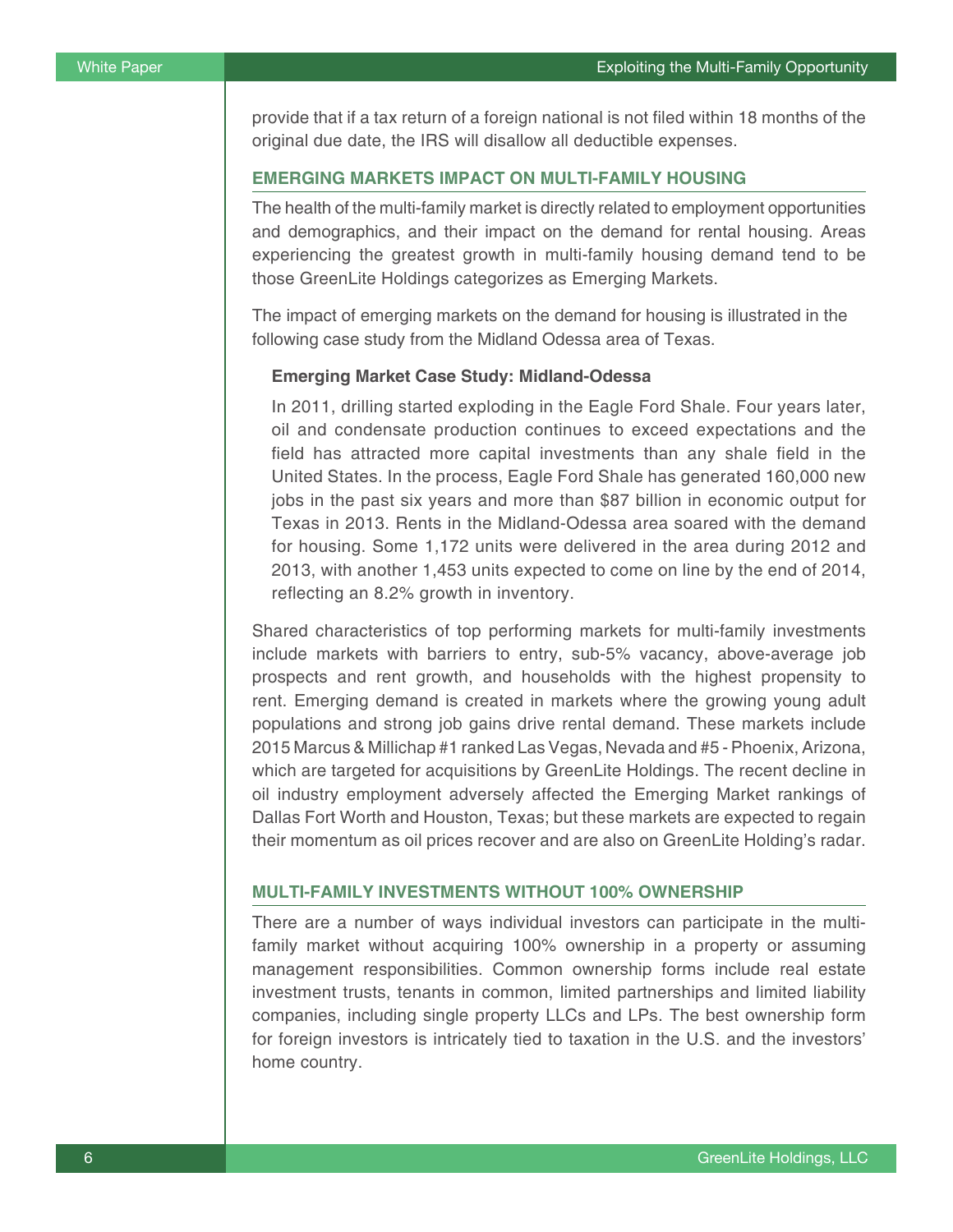The **Limited Liability Company** (LLC) has become a common vehicle for U.S. owners of income-producing real estate who are seeking to easily and inexpensively establish a level of personal liability protection from claims of outsiders and allow flow-through tax treatment. A LLC structure can present tax problems, however, for international investors. The Canada-U.S. tax treaty allows Canadians to avoid double taxation on certain types of income by determining which taxing jurisdiction has the right to tax that income. Because Canada does not view a LLC as being a resident for treaty purposes, the LLC's members are subject to both U.S. and Canadian taxation on the LLC's income.

A foreign investor may also be subject to withholdings on income and capital gains, as explained on page 8. These issues make it important that foreign investors have good tax counsel before entering into a multi-family project ownership.

**Limited Partnerships (LPs)** have become a preferred vehicle to meet the income tax requirements of international investors. Management of a limited partnership rests with the "general partner," who also bears unlimited liability for the company's debt and obligations. An experienced property manager or real estate development firm typically serves as the general partner. A limited partnership can include any number of "limited partners," whose liability is limited to the total amount of their investment in the company. Business profit and loss are "passed through" to the partners for reporting on their personal tax returns.

**Single-Property LPs** provide investors with the greatest discretion over their investment. These business forms are established to own a specific property allowing investor transparency as well as the ability to conduct independent due diligence on the property prior to investment. Typically, single-property investments are marketed with a established disposition plan, giving the investor a liquidity timetable. Single-property LPs also help to ensure that liability against one property is self-contained.

A drawback of the LP ownership forms can be a lack of liquidity should an investor need to terminate an investment prior to sale and disposition. There are ways to build liquidity into the investment, however. GreenLite Holdings strives to offset this disadvantage in its offerings by utilizing Canada-based TSX Private Markets, a TMX Group initiative focused on supporting capital formation and secondary trading within Canada's exempt market. TSX Private Markets permits approved private and public companies, domestic and international, to use its Platform for capital formation and secondary trading. Transactions are conducted via a dealer-to-dealer, voice-brokered service complemented by an informational website.

Regardless of the ownership form, real estate investments are considered highly speculative and involve a high degree of risk. There are inherent risks to real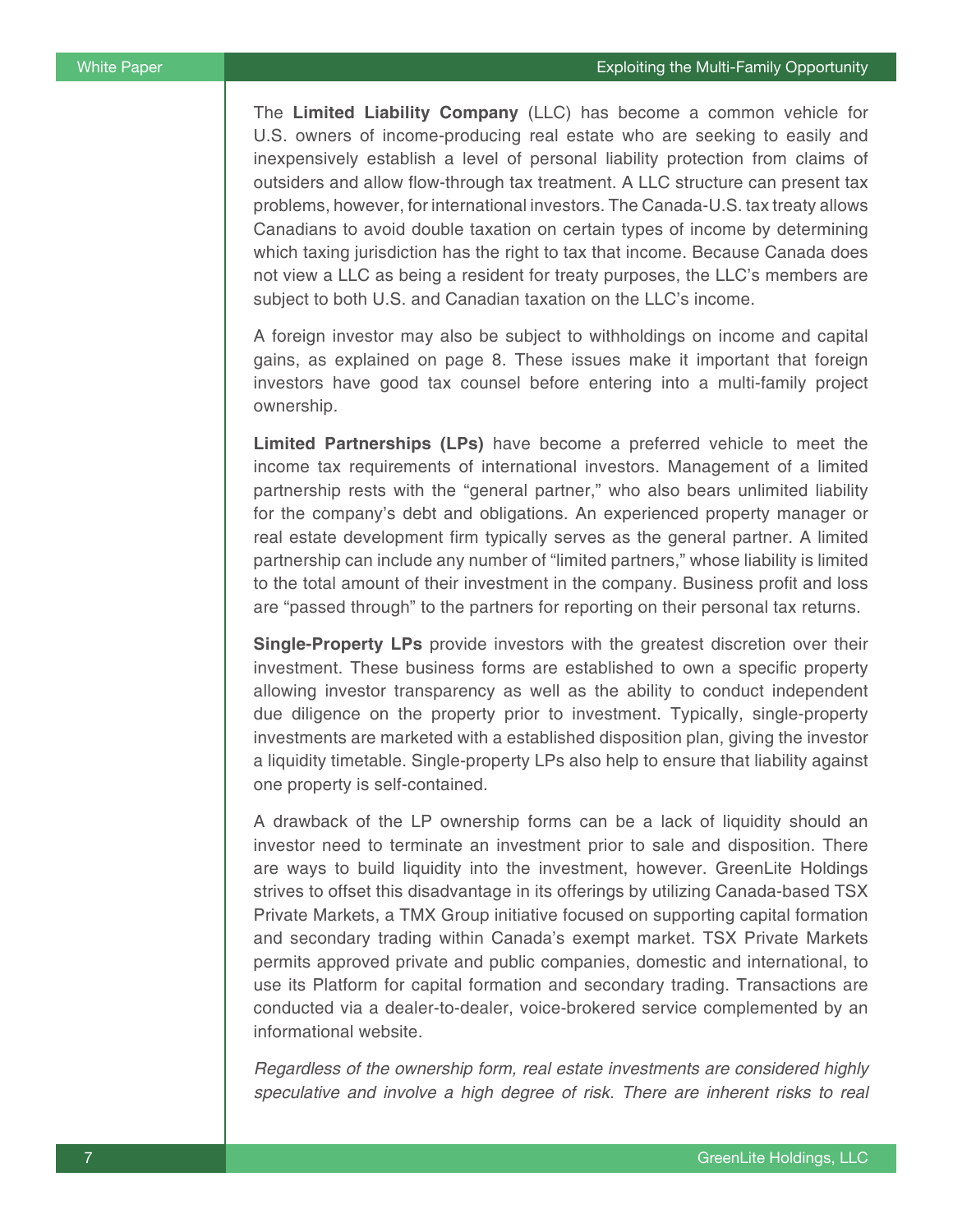estate investing, whether securitized real estate or un-securitized real estate. Please read the risk disclosure on page 12.

## **TAXATION OF FOREIGN-OWNED REAL ESTATE**

Real estate transactions are subject to tax laws in the investor's home country and the U.S., as well as treaty agreements between the two countries. Taxation can differ based on the ownership form, type of income, length of investment, home country, etc. The following information is provided as an introduction to key concerns and is not intended to be legal advice. All investors should seek experienced tax advice prior to entering into a multi-family real estate transaction.

In 1980, the U.S. Congress passed the Foreign Investment in Real Property Tax Act (FIRPTA) to tax foreigner investors' gains on income from and sale of U.S. real estate and other real property. FIRPTA requires withholding 30% from a foreigner's gross rental income as well as 35% of a foreigner's gains (or losses) on the sale of U.S. real estate. The exception is when the foreign person or entity that owns the property is considered "engaged in a U.S. trade or business," in which case proceeds become "effectively connected income or ECI."

The objective of FIRPTA is to prevent non citizens from avoiding taxes on real estate profits. To do so, it imposes withholding requirements on U.S. source income on a "gross basis" tax. In the case of real estate, gross withholdings eliminate the benefit of deducting expenses such as real estate taxes, operating expenses, ground rent, repairs, interest and principal on any existing mortgages, depreciation, and insurance premiums paid by the lessee on behalf of the foreign owner-lessor. This potentially costly penalty makes it essential that investments in U.S. multi-family properties are carefully structured to minimize adverse tax affects. Establishing income as "effectively connected income" thus becomes critical to the success of a multi-family property.

In addition to FIRPTA, tax treaties influence tax requirements on a country-bycountry basis. For example, Canada's tax treaty with the U.S. does not recognize a LLC as a resident for tax purposes. A limited partner of an LP is considered "engaged" in a U.S. trade or business, qualifying for more favorable tax treatment.

These factors and more make it critical for non-U.S. citizens to have good tax advice and make certain investment are structured properly to optimize their return on investment.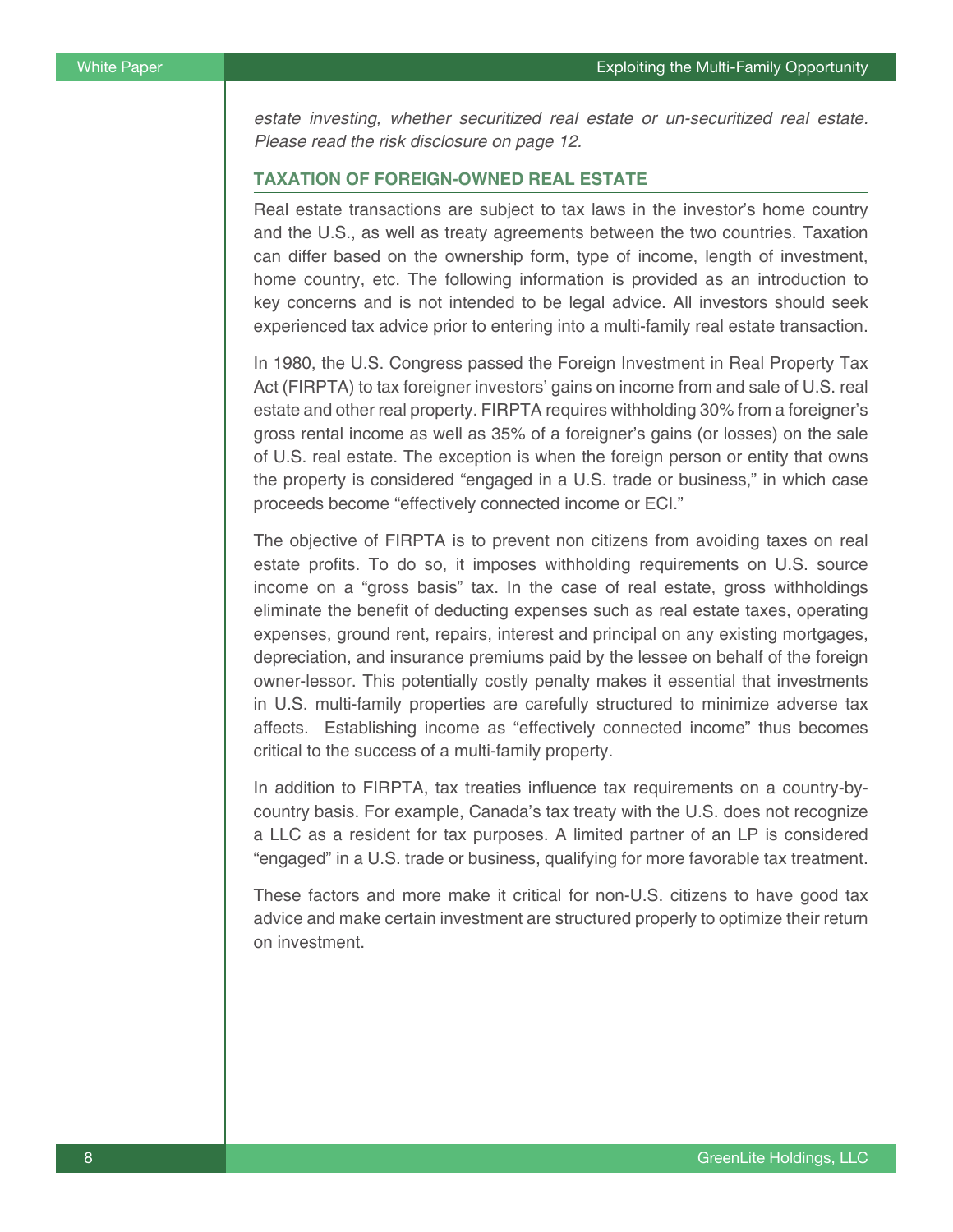## **Hypothetical Financial Performance of a Multi-Family Investment**

Given tax complications and the inherent risks of real estate ownership, why would one chose to invest in multi-family properties? The reason is the opportunity for stable cash flow, the potential value of real estate as an inflation hedge, and the ability to leverage return on the initial investment through advantageous, long-term financing up to 80% of the project value. There is also the intangible value of investing in real assets that one can see, feel and touch.

The following example is based on a 144-unit, Class C+ apartment complex in Tucson, Arizona. The complex was offered at \$4,200,000 with a Cap Rate of 7.30% based on Pro Forma income and T12 expenses. The average unit size is 544 square feet. The unit mix consists of three different floor plans of which 22% are studio, 44% are one bedroom, and 33%are two bedrooms.

In addition to a long and consistent cash flow history, the property offers opportunity for substantial "value-add" improvements to drive appreciation. This includes:

- $\blacklozenge$  Update complex appearance, apartment interiors and facilities to support rent increases - 14 units have been recently remodeled leaving 130 units in need of significant updating to enhance living spaces.
- ◆ Complete energy efficient plumbing retrofit program which begun August 2014 to reduce property's water consumption and water expenses
- $\blacklozenge$  Increase the efficiency of controllable operating expenses
- $\blacklozenge$  Leasing office updates
- $\blacktriangleright$  Pool area repairs and new furniture
- $\blacklozenge$  Exterior landscaping enhancements
- $\blacklozenge$  New signage

Tucson is the second-largest metropolis in the state of Arizona and the seat of Pima County with approximately 1 million inhabitants. By 2019, the Tucson region is projected to be home to nearly 1,253,000 people. First quarter 2015 saw the fastest quarter of rent growth in the Tucson metro area since 2007. If the pace is maintained throughout the year, rents will advance in the 2.5-3.0% range in 2015. The primary source for multi-family demand has been employment growth, which has been positive in each of the past four years and began 2015 with a gain of approximately 2,800 workers. Growth has been particularly strong in the education and health services sector, which expanded by 3.7% during the past year with the addition of 2,300 employees.

Within a 2.5-mile radius of the apartment complex are major employers, retail, education and medical facilities, including Davis-Monthan Air Force Base. The base is one of Southern Arizona's top employers with approximately 9,000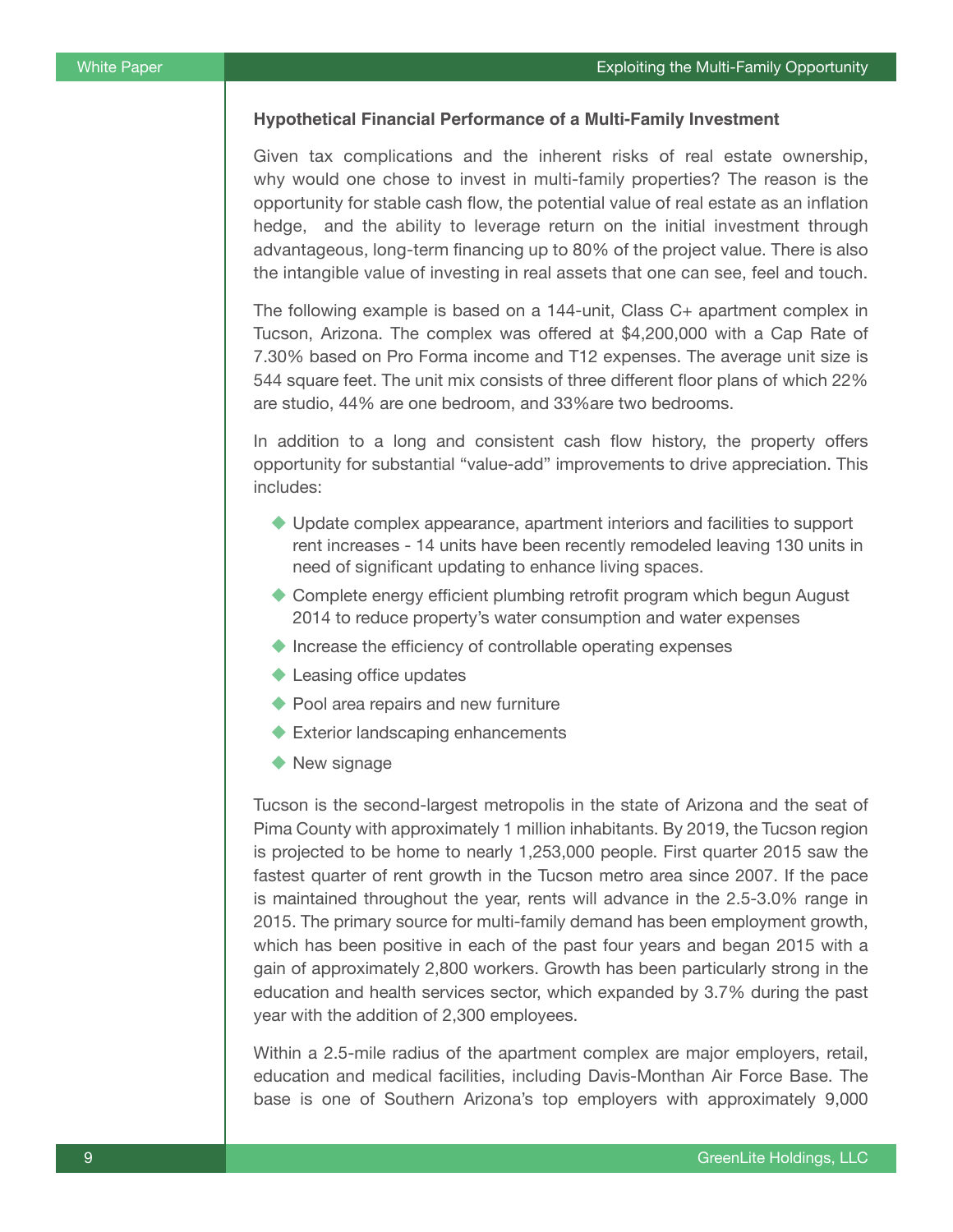employees. The apartment complex's strategic location provides exceptional visibility as well as convenient access to major arteries throughout the region including Interstate 10, Tucson's largest north-south corridor.

The table below shows the potential capital gain at disposition over a holding period of three years:

# **PROJECTED EQUITY RETURN AT RESALE**

| <b>Exit Price</b>                            | \$5,568,000          |
|----------------------------------------------|----------------------|
| <b>Sales Expense</b>                         | 2% or (\$111,360)    |
| <b>Initial Loan Principal</b>                | (\$3,360,000)        |
| <b>Principal Pay-Down</b>                    | \$110,899            |
| <b>Owner Equity</b>                          | \$2,207,539          |
| <b>Less Initial Basis</b>                    | (\$1,305,186)        |
| <b>Owner Equity Creation</b>                 | \$902,353            |
| <b>Less Managing Partner Share of Equity</b> | $20\% = (\$180,470)$ |
| <b>Owner Net Equity Share</b>                | $80\% = $721,882$    |

Naturally there can be no assurance that an actual investment would offer this level of performance. But in the right market with the right property, there is the opportunity for out-performance.

# **TARGETING THE RIGHT PROPERTY IN THE RIGHT MARKET**

A successful multi-family investment starts with finding the right property in the right market. When seeking a potential property acquisition, GreenLite Holdings, for example, looks for the following criteria:

#### **Minimum Financial Measures**

- **1.** 7.0%+ Cap Rate or
- **2.** 9%+ Cash on Cash Return
- **3.** 1.5+ Debt Service Coverage Ratio
- **4.** Priced below replacement cost

These are measures that typically allow us to syndicate the property. There can be no guarantee that all these benchmarks will be met on a property acquisition. Meeting or exceeding these numbers provides a measure of assurance to the investor that the property will cash flow sufficiently to cover debt and operating expenses, and provide an attractive return.

Value-add components offer the potential to force appreciation. This may include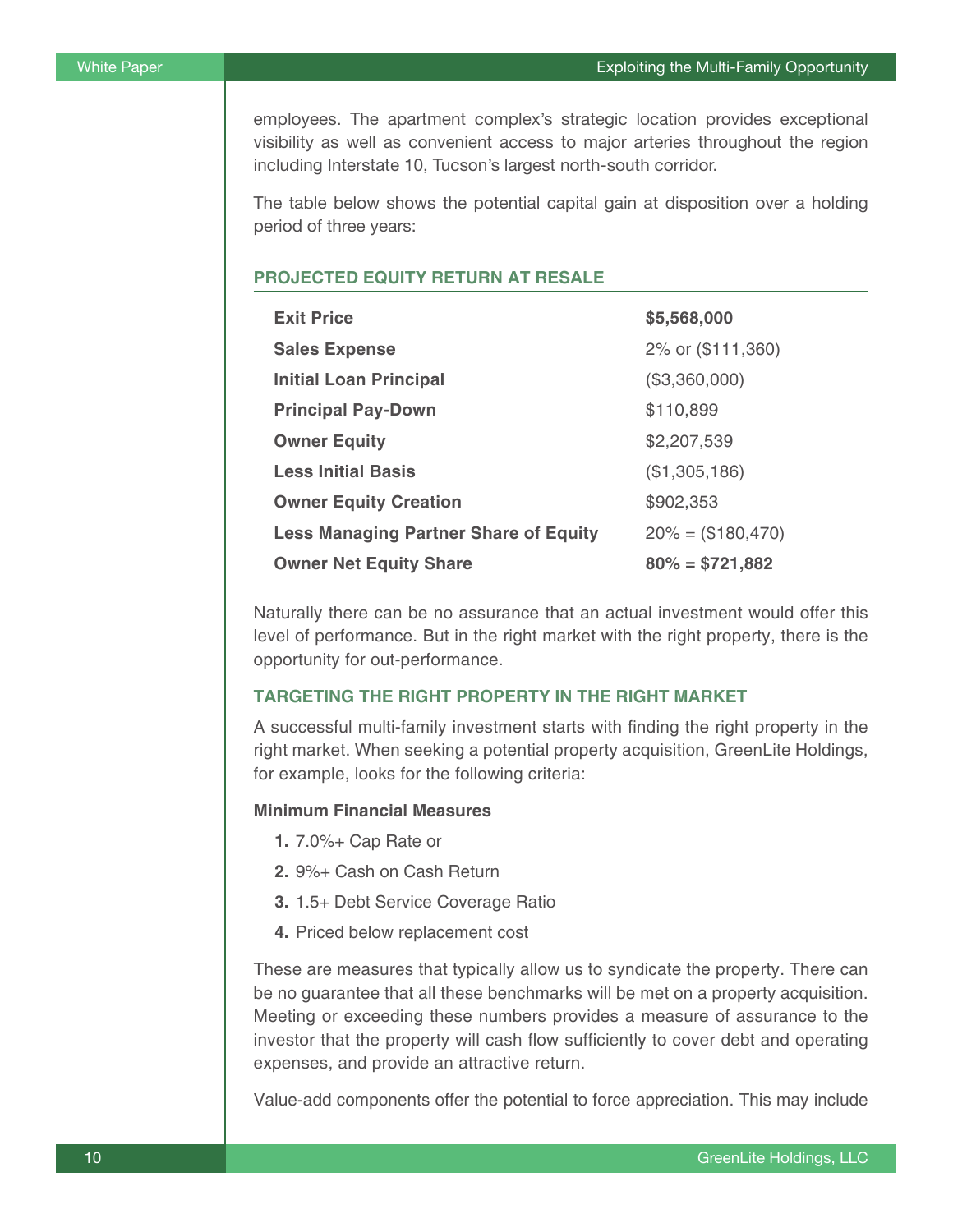under-market rents, vacancies in excess of sub market averages, higher than normal expenses, the need for cosmetic expenditures to enhance the appeal of the property, and substandard marketing of the property to potential tenants.

Finally, market conditions must support the property. At GreenLite Holdings, we target emerging markets with solid job and population growth and economic conditions that support property upgrades and increasing rents *(please see our*  Emerging Markets white paper to better understand this approach). Properties of particular interest are those that meet the needs of the 24- to 35-year-old, middle-class renter.

Multi-family investments, properly structured, have the potential to provide international investors with:

- $\blacklozenge$  Diversification from more traditional investments vehicles
- $\blacklozenge$  Passive income during the holding period
- $\triangle$  Capital gains at disposition
- $\blacklozenge$  A high rate of return
- $\blacklozenge$  Hands-off management
- $\blacklozenge$  The opportunity to defer taxes on capital gains
- $\blacklozenge$  U.S. dollar denominated investment to benefit from a strong dollar
- $\blacklozenge$  An tangible investment you can see, feel and touch

The ability to invest in specific geographic regions with strong growth economies throughout the U.S. adds to the attractiveness of this investment opportunity. By acquiring interests in single property LPs, the investor is able to control precisely where his/her assets are invested, and monitor the progress of the investment without acquiring 100% ownership or management responsibilities.

These benefits truly offer international investors an opportunity to capitalize on growth opportunities within the U.S. and achieve stable income and appreciation potential.

*As with all investments there is always the potential for loss as well as gain.*  Proper due diligence and good management are essential. Review all offering documents thoroughly and understand the risks described on the following page.